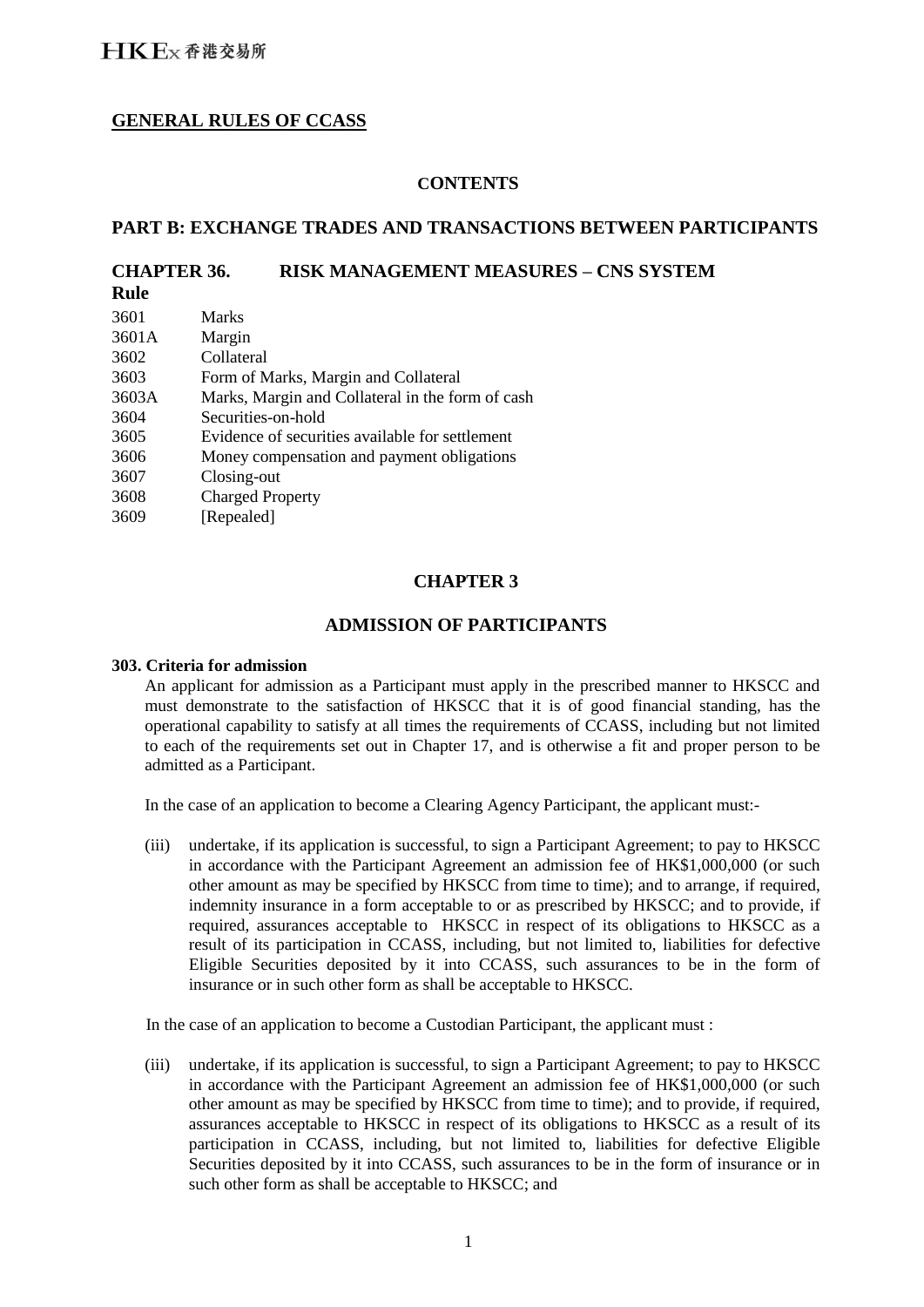(iv) if Eligible Securities are accepted for deposit into its Stock Accounts by it, undertake if its application is successful, to provide a form of insurance or other form of assurances acceptable to HKSCC to secure an amount of not less than HK\$100,000,000 for the purpose of securing its liabilities for defective Eligible Securities deposited into CCASS.

In the case of an application to become a Direct Clearing Participant, the applicant must:-

(iii) undertake, if its application is successful, to sign a Participant Agreement; to pay to HKSCC as provided in the Participant Agreement an admission fee of HK\$50,000 in respect of each Stock Exchange Trading Right held by the applicant (or such other amount as may be specified by HKSCC from time to time); to pay to HKSCC its Basic Contribution and Dynamic Contribution in accordance with the Rules; to arrange indemnity insurance in a form acceptable to or as prescribed by HKSCC; and to provide, if required, assurances acceptable to HKSCC in respect of its obligations to HKSCC as a result of its participation in CCASS, including, but not limited to, liabilities for defective Eligible Securities deposited by it into CCASS, such assurances to be in the form of insurance or in such other form as shall be acceptable to HKSCC; and to procure the agreement of its Designated Bank to comply with the requirements of HKSCC for CCASS money settlement purposes.

In the case of an application to become a General Clearing Participant, the applicant must: -

(v) undertake, if its application is successful, to sign a Participant Agreement; to pay to HKSCC as provided in the Participant Agreement an admission fee of HK\$50,000 or HK\$50,000 in respect of each Stock Exchange Trading Right held by the applicant (if applicable) whichever is the higher (or such other amount as may be specified by HKSCC from time to time); to pay to HKSCC its Basic Contribution and Dynamic Contribution in accordance with the Rules; to arrange indemnity insurance in a form acceptable to or as prescribed by HKSCC; and to provide, if required, assurances acceptable to HKSCC in respect of its obligations to HKSCC as a result of its participation in CCASS, including, but not limited to, liabilities for defective Eligible Securities deposited by it into CCASS, such assurances to be in the form of insurance or in such other form as shall be acceptable to HKSCC; and to procure the agreement of its Designated Bank to comply with the requirements of HKSCC for CCASS money settlement purposes.

In the case of an application to become a Stock Lender Participant, the applicant must : -

(ii) undertake, if its application is successful, to sign a Participant Agreement; to pay to HKSCC in accordance with the Participant Agreement an admission fee of HK\$200,000 (or such other amount as may be specified by HKSCC from time to time); to restrict its transactions in Eligible Securities in CCASS to stock lending transactions and not other transactions; to arrange, if required, indemnity insurance in a form acceptable to or as prescribed by HKSCC; and to provide, if required, assurances acceptable to HKSCC in respect of its obligations to HKSCC as a result of its participation in CCASS, including, but not limited to, liabilities for defective Eligible Securities deposited by it into CCASS, such assurances to be in the form of insurance or such other form as shall be acceptable to HKSCC.

In the case of an application to become an Individual Investor Participant, the applicant must:

(v) undertake, if the application is successful, to provide at the request of HKSCC assurances acceptable to HKSCC in respect of his obligations to HKSCC as a result of his participation in CCASS, including, but not limited to, liabilities for defective Eligible Securities deposited by him into CCASS, such assurances to be in the form of insurance or in such other form as shall be acceptable to HKSCC.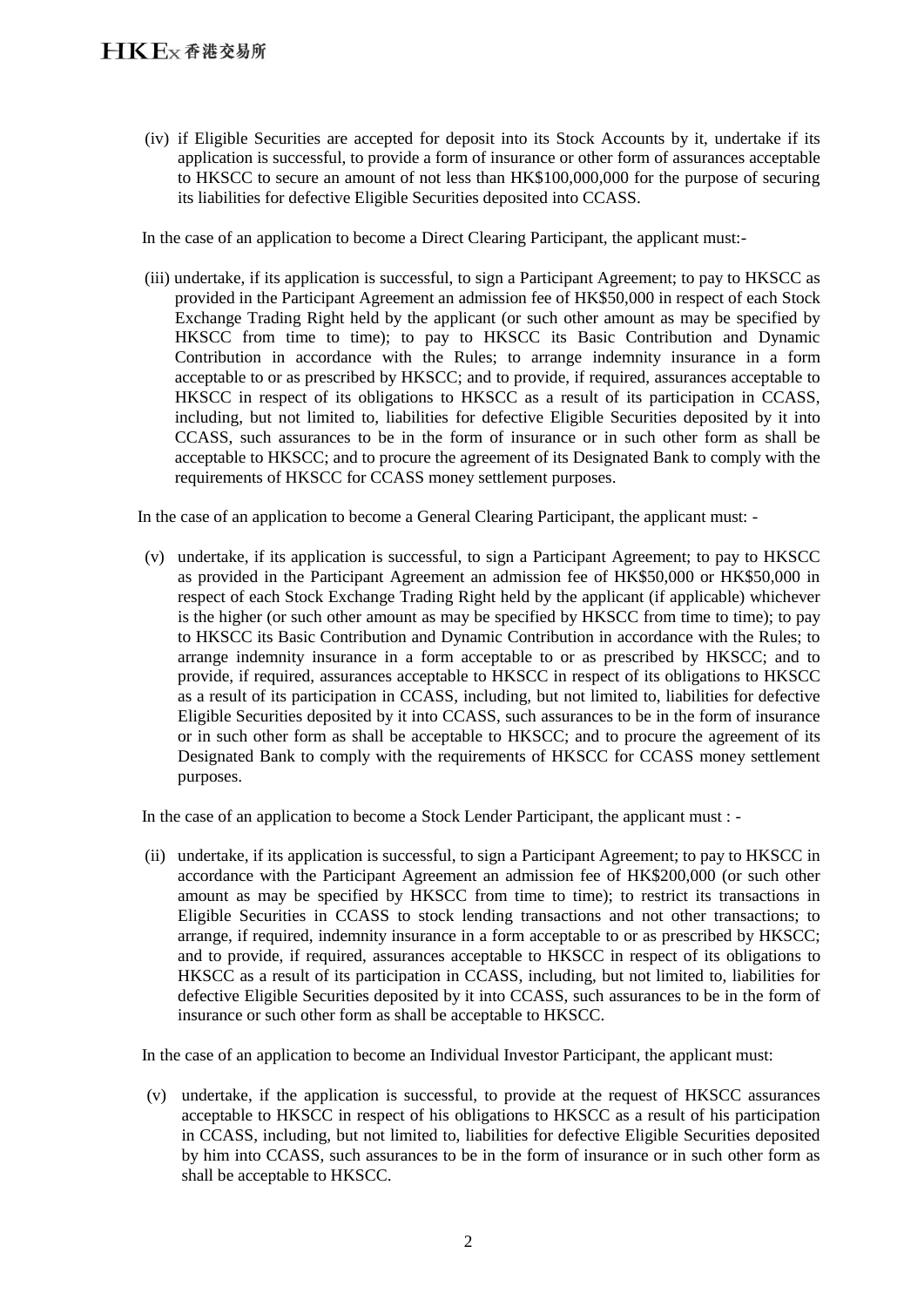In the case of an application to become a Joint Individual Investor Participant, each individual must:-

(vi) undertake, if the application is successful, to provide at the request of HKSCC assurances acceptable to HKSCC in respect of his obligations to HKSCC as a result of his participation in CCASS, including, but not limited to, liabilities for defective Eligible Securities deposited by him into CCASS, such assurances to be in the form of insurance or in such other form as shall be acceptable to HKSCC.

In the case of an application to become a Corporate Investor Participant:-

(vi) undertake, if the application is successful, to provide at the request of HKSCC assurances acceptable to HKSCC in respect of its obligations to HKSCC as a result of its participation in CCASS, including, but not limited to, liabilities for defective Eligible Securities deposited by it into CCASS, such assurances to be in the form of insurance or in such other form as shall be acceptable to HKSCC.

# **CHAPTER 22**

# **TERMINATION OF PARTICIPATION**

#### **2204. Consequences of termination**

Within six months of the termination of participation in CCASS of a Participant, or as soon thereafter as is practicable, HKSCC shall, subject as otherwise provided in the Rules, cause to be returned to, or make available for collection by, the Participant all property or assets held by HKSCC for the Participant provided always that HKSCC shall have the right (without affecting any other rights it may have):-

- (i) to set off amounts due or which may become due to HKSCC from the Participant, if applicable; and/or
- (ii) to retain property or assets (but not Eligible Securities in the Stock Segregated Accounts of the Participant other than Derived Assets credited into the Entitlement Account of the Participant) or to refrain from arranging for the determination or cancellation of (as well as to require the provision of) insurance, assurances, indemnities, to provide in full for the fulfilment of the Participant's obligations and liabilities, actual or contingent, to HKSCC.

## **CHAPTER 25**

## **GUARANTEE FUND**

### **2503. Form of Contributions**

(i) Basic Contributions in excess of the minimum amount of Basic Contribution required under Rule 2502 and (ii) Dynamic Contributions may be provided by Clearing Participants in cash in Hong Kong dollars or in any other currency prescribed by HKSCC from time to time or in such other form as may be acceptable to HKSCC.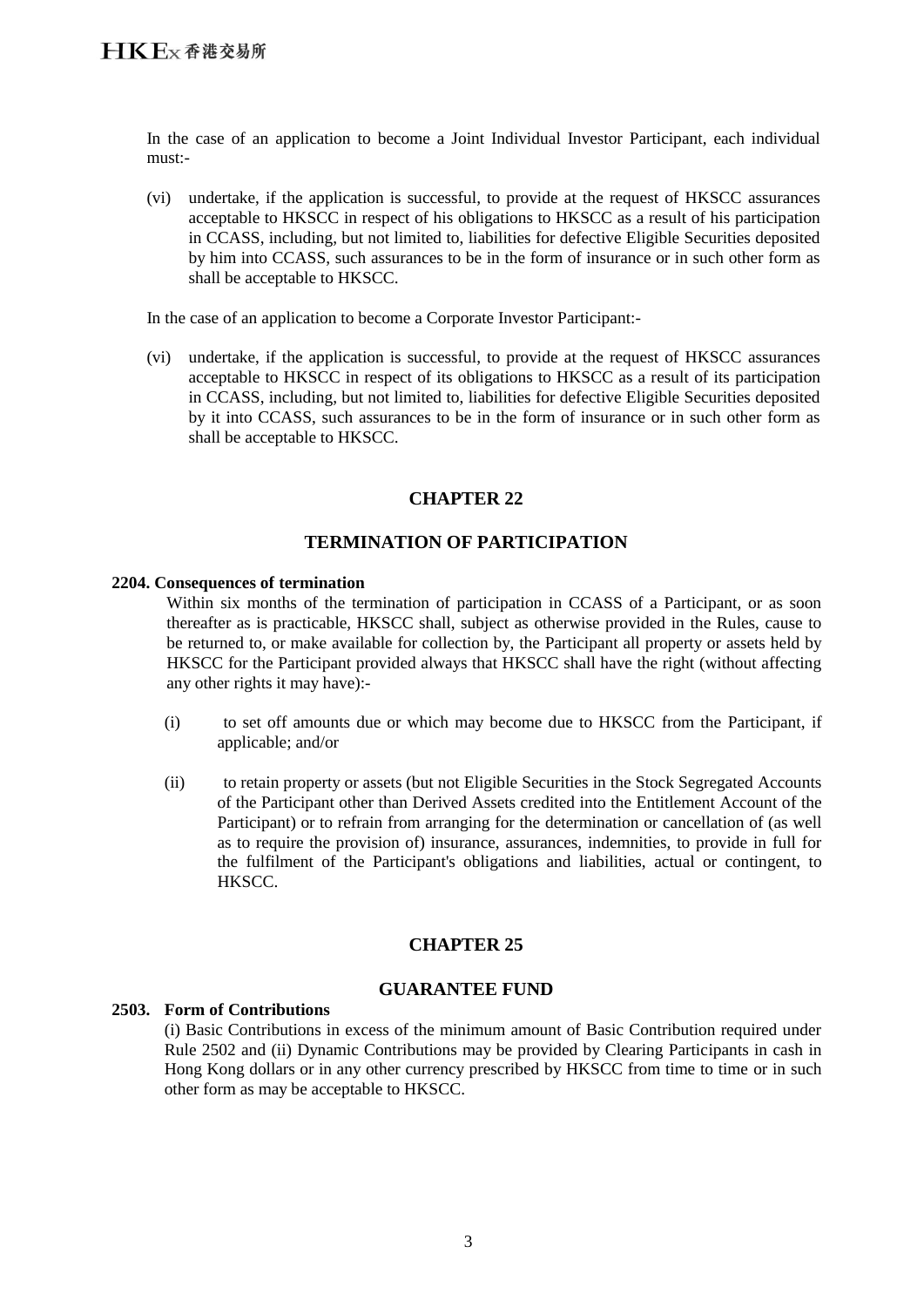### **CHAPTER 36**

### **RISK MANAGEMENT MEASURES - CNS SYSTEM**

#### **3603. Form of Marks, Margin and Collateral**

Unless HKSCC otherwise agrees or the Operational Procedures otherwise provided, Clearing Participants and Clearing Agency Participants shall provide Marks, Margin and Collateral required pursuant to Rules 3601, 3601A and 3602 in the form of cash in the currency in which Marks, Margin and/or Collateral is calculated and denominated. The provision of Marks, Margin and Collateral in any other currency or any other form, if it is accepted by HKSCC, shall be subject to such conditions and up to such limits as HKSCC may from time to time determine.

HKSCC shall be entitled from time to time to accept Eligible Securities from Participants as Collateral Securities for discharge and satisfaction of Marks, Margin and/or Collateral of the Participants required pursuant to Rules 3601, 3601A and 3602. The calculation and collection of Collateral Securities shall be made in accordance with the Operational Procedures.

Without prejudice to Rules 3601, 3601A and 3602, HKSCC may, for the purposes of deciding whether or not to require Clearing Participants and Clearing Agency Participants to provide Marks, Margin or Collateral, prescribe position limits on such Participants.

HKSCC may apply all or any of the Marks, Margin, and/or Collateral (including all rights and entitlements thereto, if any) and/or Charged Property or the proceeds thereof at any time without prior notice to a Clearing Participant or Clearing Agency Participant, as the case may be, which has made the provision of Marks, Margin, Collateral and/or Charged Property in or towards satisfaction of the obligations and liabilities (actual or contingent) of such Participant to HKSCC.

HKSCC has absolute discretion to determine the order of application of such Marks, Margin, Collateral and Charged Property in such manner as it considers appropriate.

A Clearing Participant or Clearing Agency Participant, as the case may be, which provides Marks, Margin, Collateral and/or Charged Property shall not create or permit to subsist any mortgage, charge or other encumbrance over all or any of the Marks, Margin, Collateral or Charged Property. The Marks, Margin, Collateral and Charged Property shall be in addition to and independent of any cover provided to HKSCC and any security which HKSCC may at any time hold for the obligations and liabilities of such Participant.

In respect of any sums received by HKSCC and/or Eligible Securities deposited with HKSCC as Marks, Margin, Collateral and/or Charged Property from a Clearing Participant or Clearing Agency Participant, as the case may be, the only obligation of HKSCC to such Participant shall be to pay such Participant an amount equal to the balance remaining after satisfaction of all obligations and liabilities (actual or contingent) of such Participant to HKSCC and/or to return to such Participant the balance of the Charged Property remaining after satisfaction of all obligations and liabilities (actual or contingent) of such Participant to HKSCC.

#### **3609. [Repealed]**